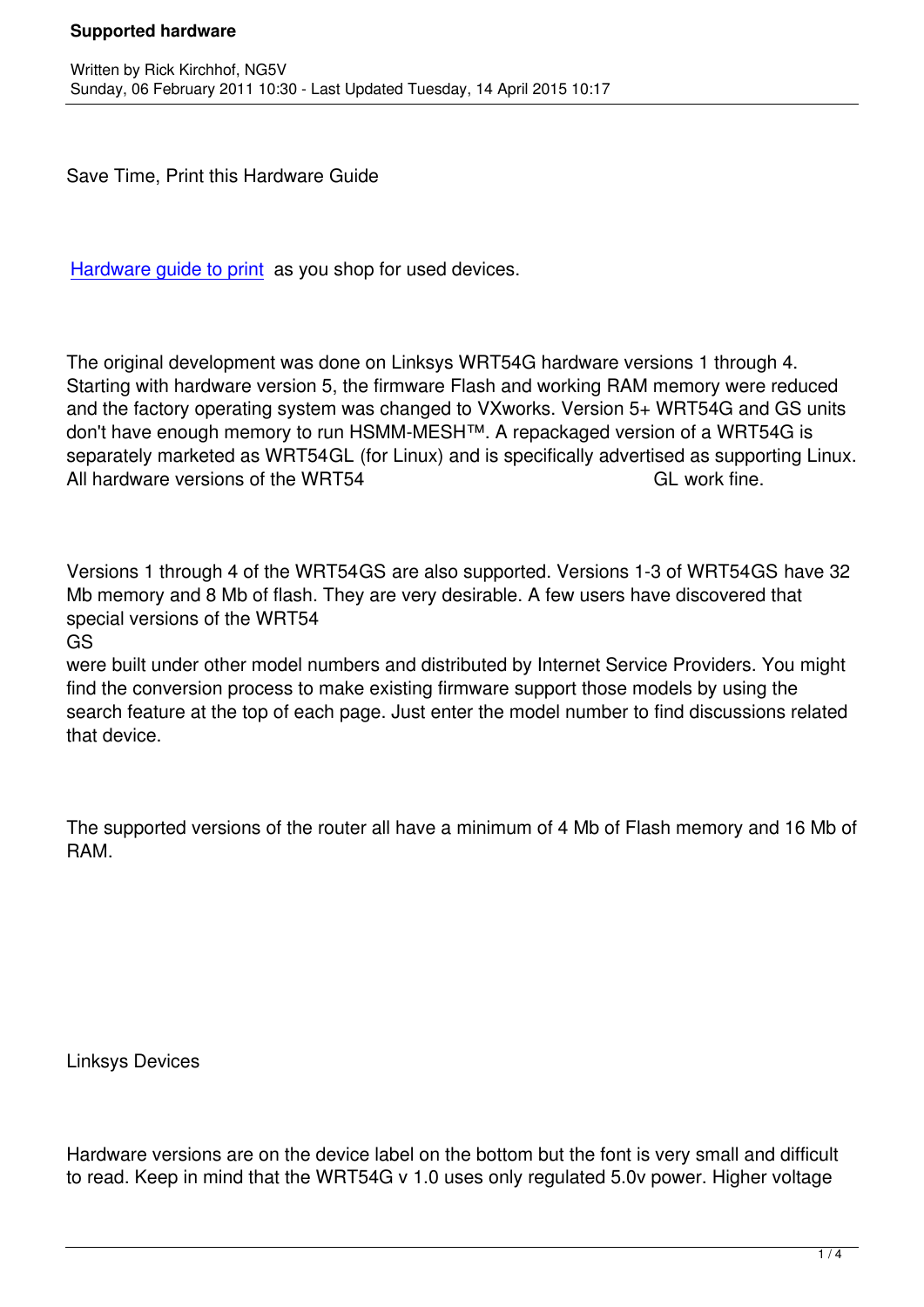## **Supported hardware**

will let the smoke out. V 1.0 units are easy to spot since they have 3 status LEDs for each LAN jack and all others have one.*The easiest way* to determine hardware versions on Linksys devices is to *read the serial number*. The first few letters of the serial number decode the actual hardware version using the chart in the link above. These serial numbers are also printed on the outside of new hardware boxes near the UPC barcode and can be read without buying the product or opening the box.

Ubiquiti Devices

Ubiquiti firmware for the listed devices is available from the Software Download page, and properly interacts with BBHN devices of the same major version number. For example, a WRT54GL using 3.x.x will talk to a Bullet M2 if both are in the same band, in RF range of each other, and have 3.x.x firmware. You always have to match the SSID as some devices can create differing RF signals not compatible with other hardware.

M2

M5

M9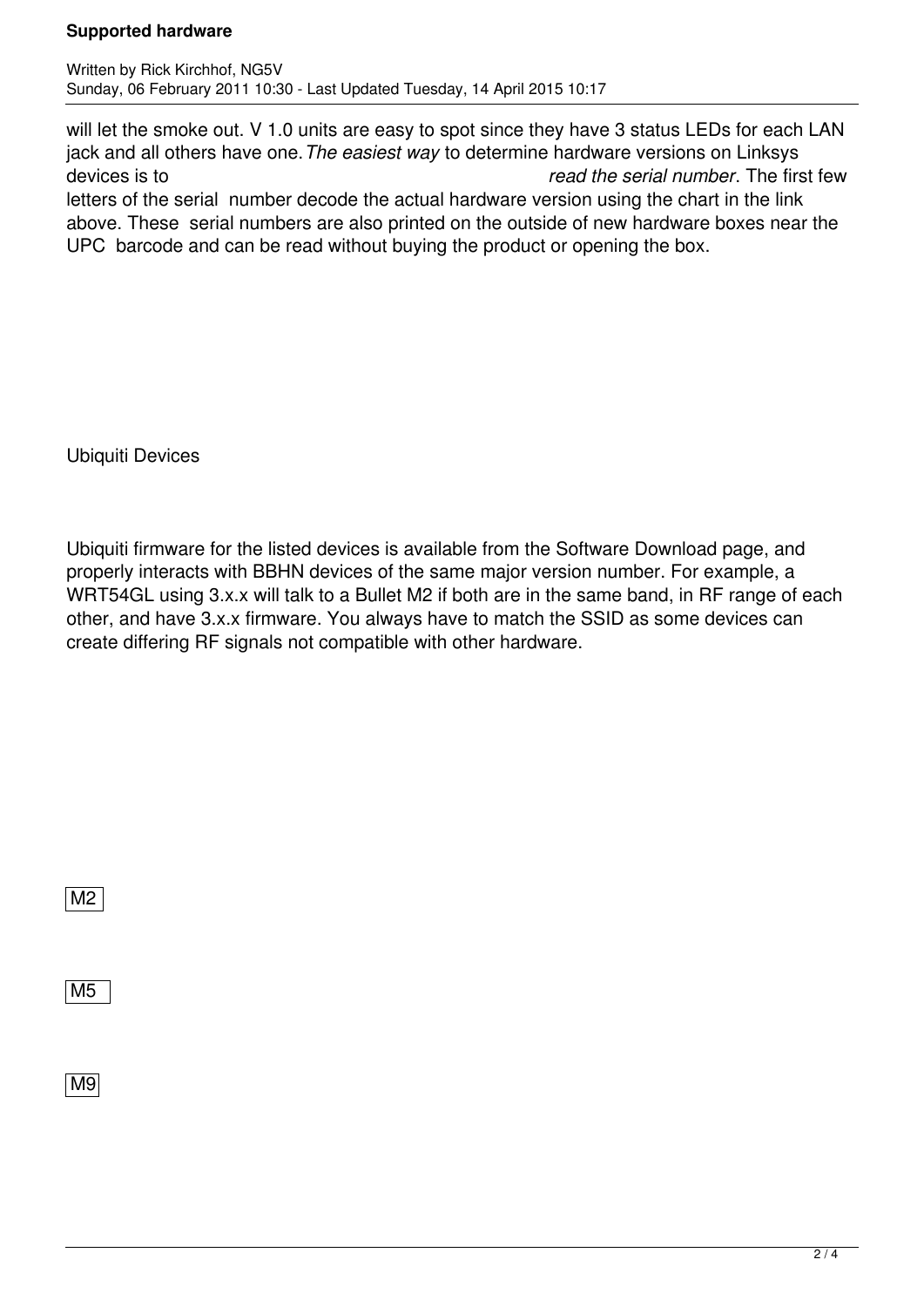## **Supported hardware**

| Written by Rick Kirchhof, NG5V                                             |  |
|----------------------------------------------------------------------------|--|
| Sunday, 06 February 2011 10:30 - Last Updated Tuesday, 14 April 2015 10:17 |  |

**AirGrid** 

√

√

Bullet

√

√

Bullet Titanium

√

√

NanoBridge

√

√

√

NanoStation Loco

√

√

√

NanoStation

√

√